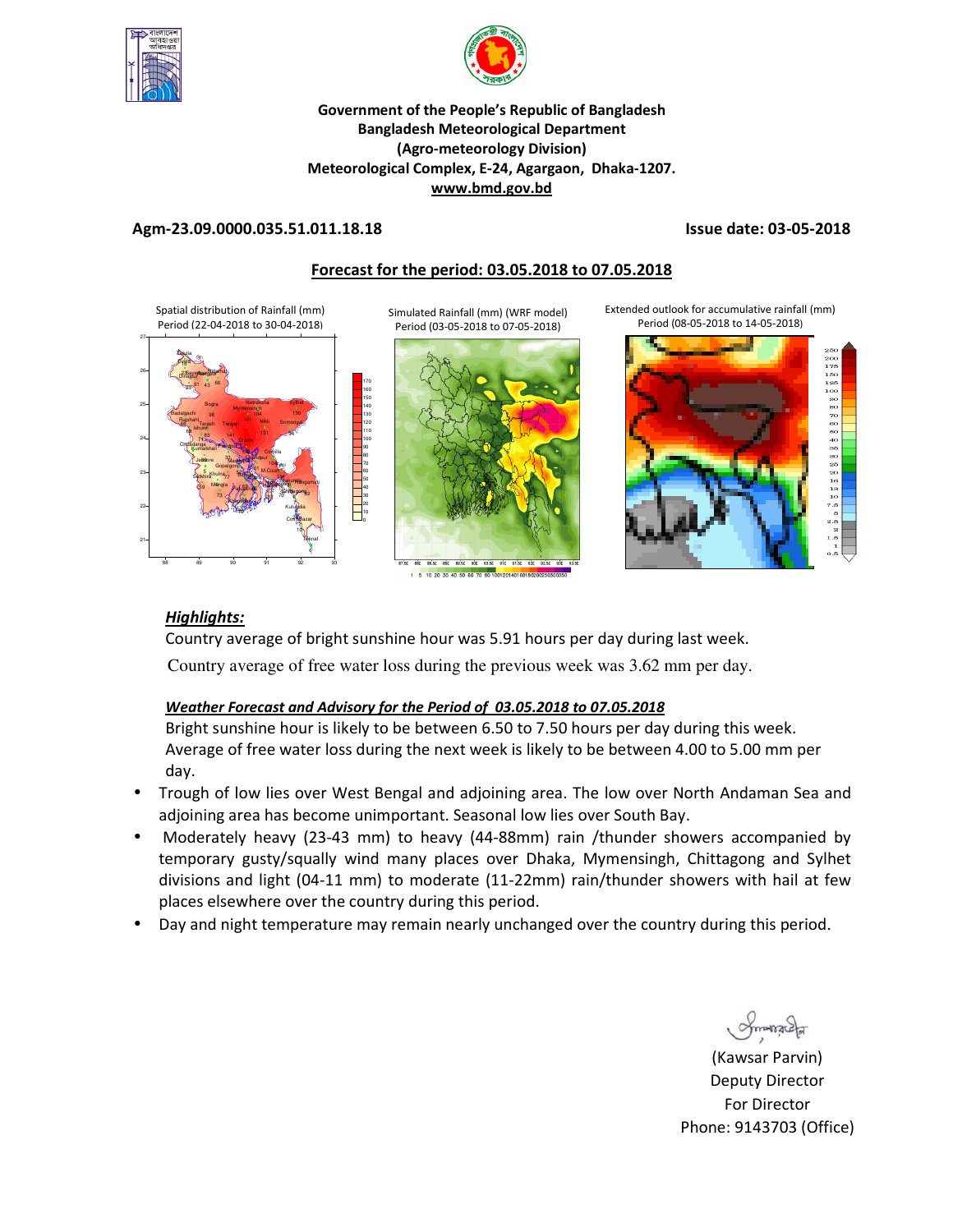| <b>Divisions</b> | <b>Maximum temperature</b><br>range in <sup>o</sup> C |                          |                           |    | <b>Highest maximum</b><br>temperature in <sup>o</sup> C |      |                | Minimum temperature<br>Range in <sup>o</sup> C |                          |  |  | Lowest minimum<br>temperature in <sup>o</sup> C |                   |  |
|------------------|-------------------------------------------------------|--------------------------|---------------------------|----|---------------------------------------------------------|------|----------------|------------------------------------------------|--------------------------|--|--|-------------------------------------------------|-------------------|--|
| <b>Dhaka</b>     | 23.2                                                  |                          | 35.3                      | °c | Madaripur                                               | 35.3 | °c.            | 19.0                                           |                          |  |  | 26.1 $^{\circ}$ C Nikli                         | 19.0 °C           |  |
| Mymensingh       | 24.0                                                  | $\overline{\phantom{0}}$ | 32.8                      | °c | Mymensingh                                              | 32.8 | $^{\circ}$ c   | 18.5                                           |                          |  |  | 23.3 °C Mymensingh                              | 18.5 $^{\circ}$ C |  |
| Chittagong       | 24.8                                                  | ۰.                       | 36.5 $\degree$ C          |    | Rangamati                                               | 36.5 | °c.            | 19.0                                           | $\overline{\phantom{0}}$ |  |  | $\overline{27.1}$ °C Rangamati                  | 19.0 °C           |  |
| Sylhet           | 22.5                                                  |                          | 34.5 $\overline{C}$       |    | Sylhet & Srimongal                                      | 34.5 | $^{\circ}$ c.  | 19.4                                           |                          |  |  | 22.5 °C Sylhet & Srimongal                      | $19.4\text{ °C}$  |  |
| Rajshahi         | 25.6                                                  | $\overline{\phantom{0}}$ | 37.5 $\mathrm{^{\circ}C}$ |    | Raishahi                                                | 37.5 | $\overline{c}$ | 19.2                                           |                          |  |  | 26.0 °C Rajshahi                                | 19.2 $^{\circ}$ C |  |
| Rangpur          | 24.8                                                  | $\overline{\phantom{0}}$ | 33.3                      | °c | Dinajpur                                                | 33.3 | °c             | 19.4                                           |                          |  |  | $25.0$ $°C$ Sayedpur                            | 19.4 $^{\circ}$ C |  |
| Khulna           | 26.5                                                  |                          | 37.0                      | °c | Jessore                                                 | 37.0 | $\overline{c}$ | 19.3                                           |                          |  |  | 26.2 °C Kumarkhali                              | $19.3 \text{ °C}$ |  |
| <b>Barisal</b>   | 32.0                                                  | ٠                        | 35.4                      | °c | Barisal & Patuakhali                                    | 35.4 | $^{\circ}$ c   | 20.2                                           |                          |  |  | 27.0 °C Barisal                                 | 20.2 $^{\circ}$ C |  |

### **Short Weather description Period: 22.04.2018 to 30.04.2018**  Maximum And Minimum Temperature (Range and Extreme)

*Rainfall analysis* and *average temperature:-*

| Name of the<br><b>Divisions</b> | Name of the<br><b>Stations</b> | Total<br>Rainfall<br>in (mm) | Rainfall<br>in (mm) | Normal Deviation<br>in % | Total<br>Rainy<br>days | Average<br>Max<br>Humidity<br>in % | Average<br>M in<br>Humidity<br>in % | Average<br>M ax.<br>temp in °C | Average<br>Normal<br>M ax.<br>temp in<br>℃ | Average<br>M in.<br>temp in '<br>C | Average<br>Normal<br>M in.<br>temp in<br>℃ |
|---------------------------------|--------------------------------|------------------------------|---------------------|--------------------------|------------------------|------------------------------------|-------------------------------------|--------------------------------|--------------------------------------------|------------------------------------|--------------------------------------------|
| Dhaka                           | Dhaka                          | 172                          | 48                  | 258                      | 05                     | 092                                | 55                                  | 32.5                           | 33.3                                       | 22.6                               | 23.8                                       |
|                                 | Faridpur                       | 033                          | 59                  | $-44$                    | 04                     | 095                                | 59                                  | 32.8                           | 33.9                                       | 23.1                               | 23.4                                       |
|                                 | Madaripur                      | 052                          | 64                  | $-19$                    | 03                     | 097                                | 52                                  | 33.7                           | 33.7                                       | 23.0                               | 23.7                                       |
|                                 | Nikli                          | 131                          | $\star\star$        | $***$                    | 08                     | 097                                | 69                                  | 31.0                           | ×                                          | 20.3                               | $\star\star$                               |
|                                 | Tangail                        | 141                          | 54                  | 161                      | 05                     | 094                                | 61                                  | 31.1                           | 33.3                                       | 21.9                               | 23.1                                       |
|                                 | Gopalgonj                      | 077                          | $\star\star$        | $***$                    | 05                     | **                                 | **                                  | 88                             | **                                         | **                                 | $^{\star\star}$                            |
| <b>Mymensingh</b>               | Mymensingh                     | 161                          | 42                  | $***$                    | 07                     | 093                                | 66                                  | 29.9                           | 31.6                                       | 20.9                               | 22.6                                       |
|                                 | Netrokona                      | 104                          | $\star\star$        | $***$                    | 06                     | 093                                | 64                                  | 29.5                           | ×                                          | 20.9                               | $^{\star\star}$                            |
| Chittagong                      | Chittagong                     | 007                          | 45                  | $***$                    | 03                     | $\star\star$                       | 25                                  | 33.8                           | 32.2                                       | 24.7                               | 24.0                                       |
|                                 | Sitakunda                      | 070                          | 66                  | $***$                    | 03                     | $\star\star$                       | $\star\star$                        | **                             | 32.5                                       | $\star\star$                       | 23.8                                       |
|                                 | Rangamati                      | 082                          | 40                  | $***$                    | 04                     | 098                                | 015                                 | 033                            | 33.5                                       | 022                                | 23.4                                       |
|                                 | Cox'sBazar                     | 010                          | 31                  | $***$                    | 04                     | 090                                | 61                                  | 33.8                           | 32.9                                       | 24.9                               | 24.6                                       |
|                                 | Teknaf                         | 006                          | 24                  | $***$                    | 03                     | $\star\star$                       | $\star\star$                        | $\star$                        | 32.4                                       | $\star\star$                       | 24.8                                       |
|                                 | Hatiya                         | 033                          | 48                  | $***$                    | 03                     | $^{\star\star}$                    | $\star\star$                        | $\star\star$                   | 32.3                                       | $\star\star$                       | 24.2                                       |
|                                 | Sandw ip                       | 070                          | 56                  | 25                       | 04                     | 097                                | 61                                  | 33.2                           | 31.7                                       | 23.8                               | 24.4                                       |
|                                 | Kutubdia                       | 029                          | 35                  | $***$                    | 03                     | $\star\star$                       | $\star\star$                        | **                             | 32.2                                       | $\star\star$                       | 24.6                                       |
|                                 | Feni                           | 134                          | 73                  | $***$                    | 05                     | 096                                | 54                                  | 33.7                           | 32.6                                       | 22.8                               | 23.5                                       |
|                                 | M.Court                        | 086                          | 51                  | 69                       | 04                     | 096                                | 57                                  | 33.9                           | 32.8                                       | 23.5                               | 23.9                                       |
|                                 | Chandpur                       | 061                          | 54                  | $***$                    | 03                     | 092                                | 58                                  | 32.9                           | 32.9                                       | 23.9                               | 23.6                                       |
|                                 | Comilla                        | 104                          | 60                  | $***$                    | 05                     | 093                                | 57                                  | 32.1                           | 32.6                                       | 22.4                               | 22.9                                       |
| <b>Sylhet</b>                   | Sylhet                         | 130                          | 113                 | $***$                    | 07                     | 082                                | 55                                  | 30.2                           | 30.9                                       | 20.9                               | 21.5                                       |
|                                 | Srimongal                      | 094                          | 73                  | 29                       | 06                     | 095                                | 059                                 | 031                            | 32.4                                       | 021                                | 21.6                                       |
| Rajshahi                        | Rajshahi                       | 069                          | 22                  | $***$                    | 02                     | 095                                | 51                                  | 33.6                           | 35.5                                       | 22.8                               | 23.4                                       |
|                                 | Bogra                          | 098                          | 30                  | $***$                    | 04                     | 094                                | 47                                  | 31.0                           | 33.3                                       | 22.5                               | 23.0                                       |
|                                 | Ishurdi                        | 071                          | 37                  | $***$                    | 04                     | 096                                | 43                                  | 32.2                           | 35.1                                       | 22.7                               | 23.3                                       |
|                                 | Badalgachi                     | 066                          | $\star\star$        | $***$                    | 03                     | 100                                | 47                                  | 30.9                           | **                                         | 22.1                               | $^{\star\star}$                            |
|                                 | Tarash                         | 083                          | $\star\star$        | $***$                    | 05                     | 099                                | 56                                  | 30.4                           | **                                         | 22.1                               | $\star\star$                               |
| Rangpur                         | Rangpur                        | 043                          | 42                  | $***$                    | 07                     | 092                                | 64                                  | 29.4                           | 30.9                                       | 21.9                               | 21.6                                       |
|                                 | Dinajpur                       | 023                          | 29                  | $***$                    | 05                     | 093                                | 64                                  | 30.1                           | 32.1                                       | 21.9                               | 21.6                                       |
|                                 | Sayedpur                       | 091                          | $\star\star$        | $***$                    | 05                     | 093                                | 61                                  | 26.8                           | ××                                         | 21.7                               | $\star\star$                               |
|                                 | Rajarhat                       | 060                          | $\star\star$        | $***$                    | 06                     | 094                                | 65                                  | 29.1                           | **                                         | 21.2                               | $\star\star$                               |
|                                 | Tetulia                        | 016                          | $\star\star$        | $***$                    | 02                     | 092                                | 57                                  | 30.0                           | **                                         | 21.1                               | $\star\star$                               |
|                                 | Dimla                          | 023                          | $\star\star$        | $***$                    | 05                     | 096                                | 67                                  | 29.7                           | ×                                          | 21.7                               | $\overline{**}$                            |
| Khulna                          | Khulna                         | 006                          | 33                  | -82                      | 04                     | 095                                | 053                                 | 035                            | 34.5                                       | 026                                | 24.3                                       |
|                                 | Mongla                         | 073                          | $\star\star$        | $***$                    | 03                     | $^{\star\star}$                    | $^{\star\star}$                     | **                             | **                                         | $\star\star$                       | ××                                         |
|                                 | Jessore                        | 005                          | 32                  | -84                      | 01                     | 091                                | 050                                 | 036                            | 35.8                                       | 024                                | 23.9                                       |
|                                 | Chuadanga                      | 001                          | 22                  | $***$                    | 02                     | 093                                | 54                                  | 34.2                           | 36.2                                       | 23.1                               | 24.2                                       |
|                                 | Satkhira                       | 059                          | 32                  | 84                       | 04                     | 098                                | 37                                  | 34.6                           | 35.2                                       | 23.9                               | 24.7                                       |
|                                 | Kumarkhali                     | 039                          | $\star\star$        | $***$                    | 01                     | 100                                | 44                                  | 31.5                           | ×                                          | 23.2                               | $\overline{\star}$                         |
| Barisal                         | Barisal                        | 069                          | 36                  | 92                       | 04                     | 098                                | 58                                  | 33.9                           | 33.5                                       | 23.6                               | 23.9                                       |
|                                 | Bhola                          | 065                          | 48                  | 35                       | 03                     | 097                                | 58                                  | 33.4                           | 32.9                                       | 24.2                               | 24.3                                       |
|                                 | Patuakhali                     | 078                          | 51                  | 53                       | 04                     | 098                                | 57                                  | 34.2                           | 33.2                                       | 24.1                               | 24.3                                       |
|                                 | Khepupara                      | 010                          | 40                  | $-75$                    | 03                     | 097                                | 57                                  | 34.2                           | 32.9                                       | 24.1                               | 25.0                                       |

N.B: Analyses contained in this bulletin are based on preliminary \* un-checked data. \*\* Data not received. \*\*\* Data not available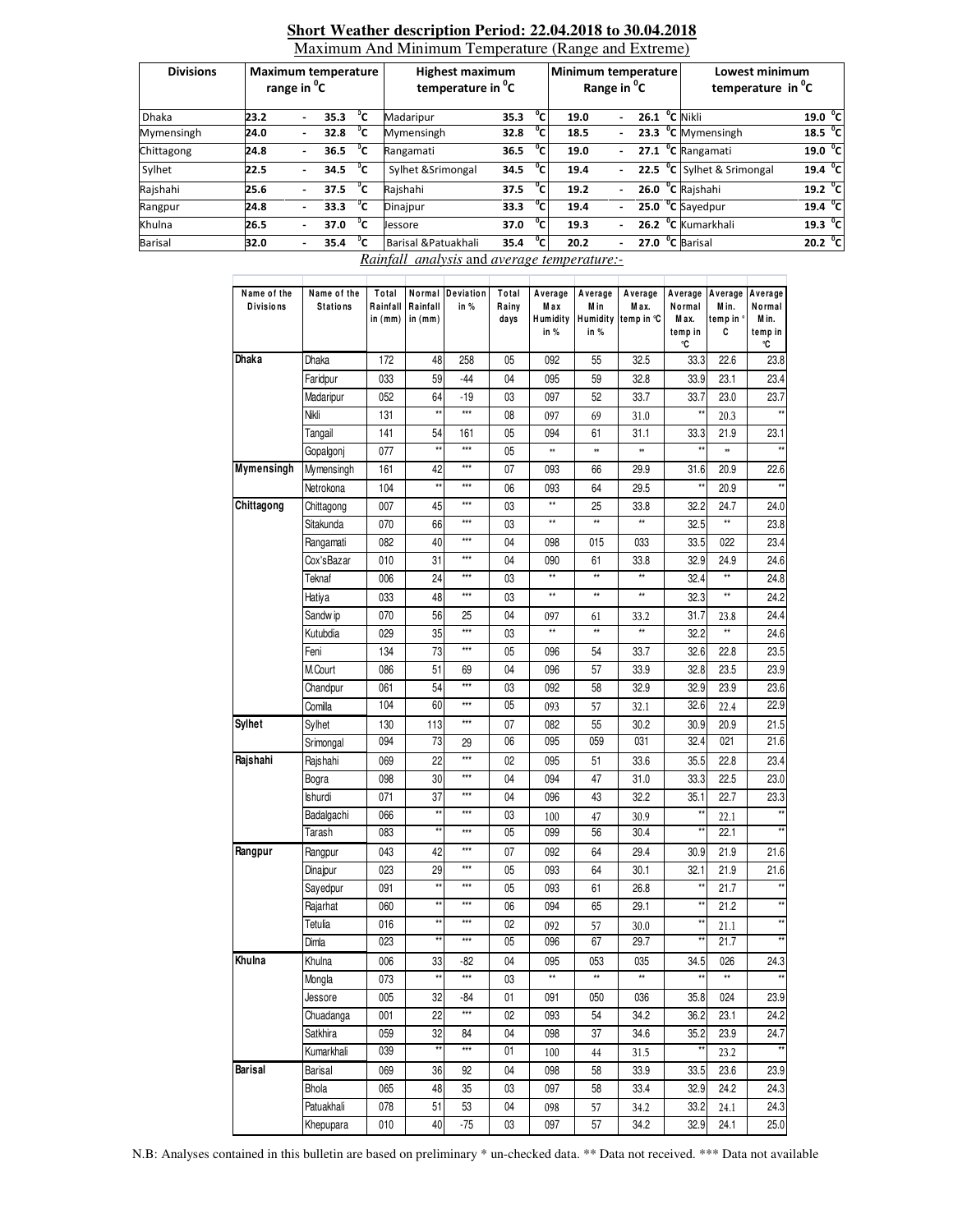

# Spatial distribution of Rainfall (mm). Period (22-04-2018 to 30-04-2018)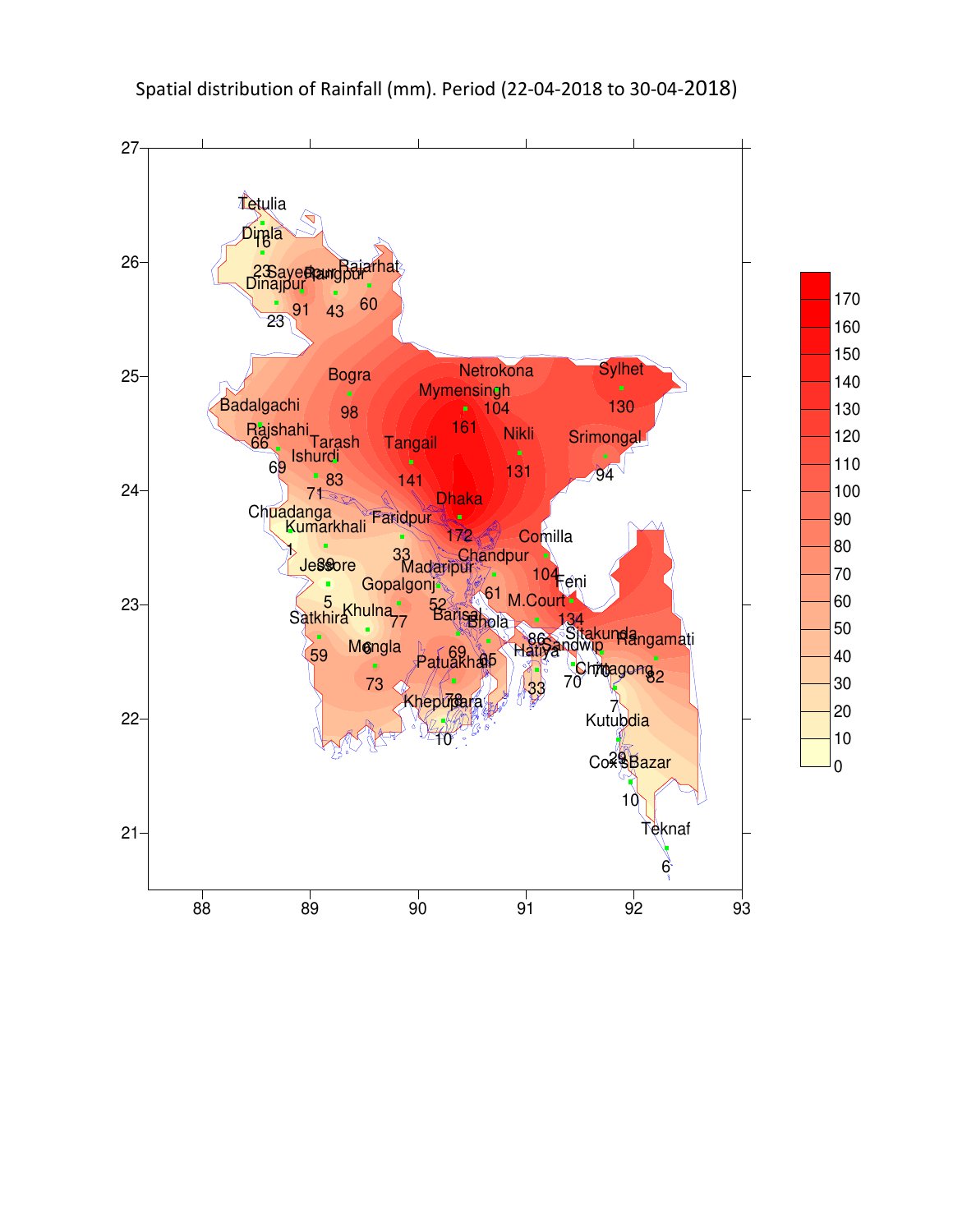



# গণপ্রজাতন্ত্রী বাংলাদেশ সরকার বাংলাদেশ আবহাওয়া অধিদপ্তর কৃষি আবহাওয়া মহাশাখা আবহাওয়া ভবন, ই-২৪, আগারগাঁও, ঢাকা-১২০৭।

এজিএম-২৩.০৯.০০০০.০৩৫.৫১.০১১.১৮.১৮

তারিখ: ০৩-০৫-২০১৮ খ্রিঃ

# পূর্বাভাসের সময়কাল: ০৩-০৫-২০১৮ থেকে ০৭-০৫-২০১৮

www.bmd.gov.bd

Spatial distribution of Rainfall (mm) Period (22-04-2018 to 30-04-2018)



Simulated Rainfall (mm) (WRF model) Period (03-05-2018 to 07-05-2018)



Extended outlook for accumulative rainfall (mm) Period (08-05-2018 to 14-05-2018)



# প্ৰধান বৈশিষ্ট্য সমূহঃ-

গত সপ্তাহে দেশের দৈনিক উজ্জ্বল সূর্যকিরণ কালের গড় ৫.৯১ ঘন্টা ছিল । গত সপ্তাহে দেশের দৈনিক বাষ্পীভবনের গড় ৩.৬২ মিঃ মিঃ ছিল।

## আবহাওয়ার পর্বাভাসঃ- ০৩-০৫-২০১৮ থেকে ০৭-০৫-২০১৮ খ্রিঃ পর্যন্ত।

এ সপ্তাহে দৈনিক উজ্জ্বল সূর্য কিরণ কাল ৬.৫০ থেকে ৭.৫০ ঘন্টার মধ্যে থাকতে পারে ।

আগামী সপ্তাহের বাষ্পীভবনের দৈনিক গড় ৪.০০ মিঃ মিঃ থেকে ৫.০০ মিঃ মিঃ থাকতে পারে।

- লঘুচাপের বর্ধিতাংশ পশ্চিম বঙ্গ ও তৎসংলগ্ন এলাকায় অবস্থান করছে। উত্তর আন্দামান সাগর ও তৎসংলগ্ন এলাকায় অবস্থানরত লঘুচাপটি গুরুতুহীন হয়ে পড়েছে। মৌসুমের স্বাভাবিক লঘুচাপ দক্ষিণ বঙ্গোপসাগরে অবস্থান করছে।
- এ সময়ে ঢাকা, ময়মনসিংহ, চট্রগ্রাম ও সিলেট বিভাগের অনেক স্থানে অস্থায়ী দমকা/ঝড়ো হাওয়াসহ মাঝারী ধরণের ভারী (২৩-৪৩ মিঃ মিঃ) থেকে ভারী (৪৪-৮৮মিঃ মিঃ) শিলাসহ বৃষ্টি/বজ্রবৃষ্টি হতে পারে এবং দেশের অন্যত্র কিছু কিছু স্থানে হাল্কা (০৪-১০ মিঃ মিঃ) থেকে মাঝারী (১১-২২ মিঃমিঃ) ধরণের বৃষ্টি/বজ্রবৃষ্টি হতে পারে।
- এ সময়ে সারাদেশের দিন ও রাতের তাপমাত্রা প্রায় অপরিবর্তিত থাকতে পারে ।

Smanach

(কাওসার পারভীন) উপপরিচালক কৃষি আবহাওয়া মহাশাখা টেলিফোন: ৯১৪৩৭০৩ (অফিস)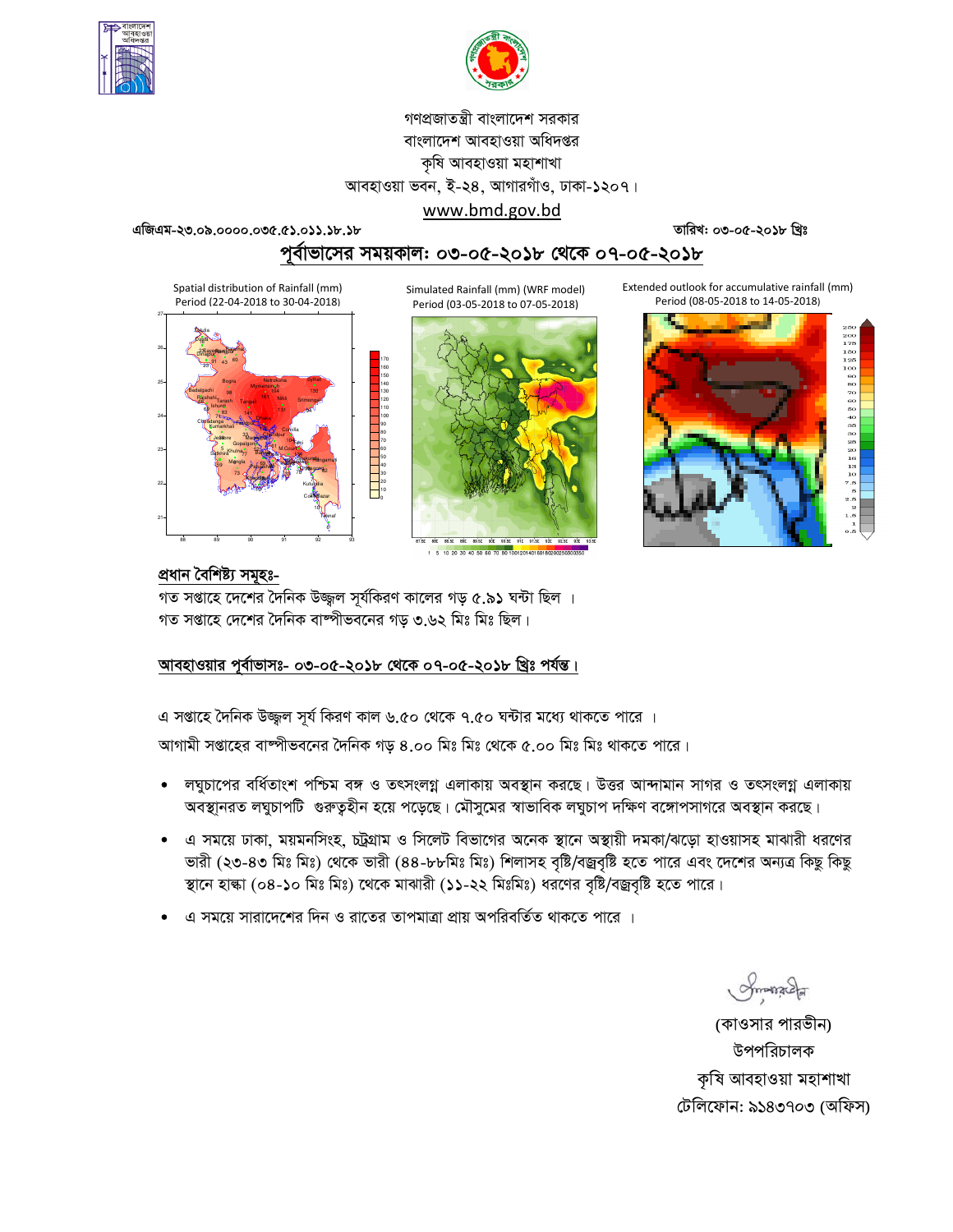| চট্টগ্ৰাম   | ২৪.৮ | ৩৬.৫                             | $\degree$ सि           | রাঙ্গামাটি            |                                             | $\overline{\text{Ob}}$ of $\sigma$ | ১৯.০              | $-$ ২৭.১ $^{\circ}$ সেঃ |                           | রাঙ্গামাটি                           |                                      | $~\rm{38.0~^\circ}$                         |
|-------------|------|----------------------------------|------------------------|-----------------------|---------------------------------------------|------------------------------------|-------------------|-------------------------|---------------------------|--------------------------------------|--------------------------------------|---------------------------------------------|
| সিলেট       | ২২.৫ | 08.0                             | $^{\circ}$ (সঃ         | সিলেট ও শ্ৰীমঙ্গল     |                                             | ৩৪.৫ $^{\circ}$ (সঃ                | 55.8              | $- 33.6$ $^{\circ}$ সেঃ |                           | সিলেট ও শ্ৰীমঙ্গল                    |                                      | ১৯.৪ $^{\circ}$ সেঃ                         |
| রাজশাহী     | ২৫.৬ | ৩৭.৫<br>$\overline{\phantom{0}}$ | $^{\circ}$ (সঃ         | রাজশাহী               |                                             | $\overline{\circ}$ 9.00            | ১৯.২              | - ২৬.০ ° সেঃ            |                           | রাজশাহী                              |                                      | ঃµ)° ۶.۵۷                                   |
| রংপর        | ২৪.৮ | ৩৩.৩                             | $\degree$ CA $\degree$ | দিনাজপুর              | <u>তত,৩ ° সেঃ</u>                           |                                    | 55.8              | - २ $\alpha$ .० ° (प्रः | সৈয়দপুর                  |                                      |                                      | ১৯.৪ $^{\circ}$ মিঃ                         |
| খুলনা       | ১.৬২ | 09.0                             | $^{\circ}$ (সঃ         | যশোর                  | ०१.० $^{\circ}$ (प्रः                       |                                    | ৩.৯১              | - ২৬.২ ° সেঃ            |                           | কুমারখালী                            |                                      | $\epsilon$ দ) $^{\circ}$ ৩.৫১               |
| বরিশাল      | ৩২.০ | 00.8<br>$\overline{\phantom{0}}$ | $\degree$ মে $\degree$ | বরিশাল ও পটুয়াখালী   |                                             | ত $6.8^\circ$ সেঃ                  | ২০.২              | - ২৭.০ ° সেঃ            |                           | বরিশাল                               |                                      | ংশ <sup>°</sup> ১০১                         |
|             |      |                                  |                        |                       | বৃষ্টিপাত বিশ্লেষণ এবং স্বাভাবিক তাপমাত্ৰাঃ |                                    |                   |                         |                           |                                      |                                      |                                             |
| বিভাগের নাম |      | স্টেশনের নাম                     | মোট                    | ষাভাবিক               | বিছ্যুতি( %)                                | মোট                                | সৰ্বোচ্ছ          | সৰ্বোনিম্ন              | গড় সৰ্বোচ্ছ              | গড                                   | সৰ্বোনিম্ন                           | সৰ্বোনিম্ন                                  |
|             |      |                                  | বৃষ্টিপাত<br>( মিঃমিঃ) | বৃষ্টিপাত<br>(মিঃমিঃ) |                                             | বৃষ্টিশাতের<br>দিন                 | গড আদ্রতা<br>( %) | আদ্ৰতা<br>( %)          | তাপমাত্রা<br>(ডিগ্ৰী সেঃ) | ষভাবিক<br>তাপমাত্রা<br>( ডিগ্ৰী সেঃ) | গড়<br>তাপমাত্রা<br>। ডিগ্ৰী<br>সেঃ) | ষাভাবিক<br>গড়<br>তাপমাত্রা(<br>ডিগ্ৰী সেঃ) |
| ঢাকা        |      | ঢাকা                             | ১৭২                    | 8 <sub>b</sub>        | ২৫৮                                         | o¢                                 | ০৯২               | œ                       | ৩২.৫                      | ৩৩.৩                                 | ২২.৬                                 | ২৩.৮                                        |
|             |      | ফরিদপুর                          | ০৩৩                    | ৫৯                    | $-88$                                       | $^{\circ8}$                        | ০৯৫               | ৫৯                      | ৩২.৮                      | ৩৩.৯                                 | ২৩.১                                 | ২৩.৪                                        |
|             |      | মাদারীপুর                        | ০৫২                    | $\mathcal{B}$         | -১৯                                         | ০৩                                 | ০৯৭               | ৫২                      | ৩৩.৭                      | ৩৩.৭                                 | ২৩.০                                 | ২৩.৭                                        |
|             |      | নিকলী                            | ১৩১                    | **                    | ***                                         | ob                                 | ০৯৭               | ৬৯                      | ৩১.০                      | **                                   | ২০.৩                                 | $**$                                        |
|             |      | টাঙ্গাইল                         | 585                    | 68                    | ১৬১                                         | o¢                                 | ০৯৪               | ৬১                      | ৩১.১                      | ৩৩.৩                                 | ২১.৯                                 | ২৩.১                                        |
|             |      | <b>গোপালগজ্ঞ</b>                 | ०११                    | **                    | ***                                         | o¢                                 | **                | **                      | $* *$                     | **                                   | **                                   | **                                          |
| ময়মনসিংহ   |      | মযমনসিংহ                         | ১৬১                    | 82                    | ***                                         | ०१                                 | ০৯৩               | ولين                    | ২৯.৯                      | ئ. ذه                                | ২০.৯                                 | ২২.৬                                        |
|             |      | নেত্ৰকোনা                        | 508                    | **                    | ***                                         | ০৬                                 | ০৯৩               | $\mathcal{B}$           | ২৯.৫                      | **                                   | ২০.৯                                 | $**$                                        |
| চট্টগ্রাম   |      | ঢট্টগ্ৰাম                        | 009                    | 8¢                    | ***                                         | ০৩                                 | $**$              | ২৫                      | ৩৩.৮                      | ৩২.২                                 | २8.१                                 | ২8.০                                        |
|             |      | সীতাকুন্ড                        | ०१०                    | وللمطا                | ***                                         | ০৩                                 | $**$              | $**$                    | $* *$                     | ৩২.৫                                 | $* *$                                | ২৩.৮                                        |
|             |      | রাঙ্গামাটি                       | ০৮২                    | 80                    | ***                                         | $\circ$ 8                          | ০৯৮               | ০১৫                     | ০৩৩                       | ৩৩.৫                                 | ০২২                                  | ২৩.৪                                        |
|             |      | কক্সবাজার                        | ०১०                    | ৩১                    | ***                                         | $\circ$ 8                          | ০৯০               | ৬১                      | ৩৩.৮                      | ৩২.৯                                 | ২৪.৯                                 | ২৪.৬                                        |
|             |      | টেকনাফ                           | ००७                    | ২8                    | ***                                         | ০৩                                 | **                | **                      | $* *$                     | 02.8                                 | $* *$                                | 28.5                                        |
|             |      | হাতিয়া                          | ০৩৩                    | 8 <sub>b</sub>        | ***                                         | ০৩                                 | **                | $**$                    | **                        | ৩২.৩                                 | $* *$                                | ২৪.২                                        |
|             |      | সন্দ্বীপ                         | ०१०                    | ৫৬                    | ২৫                                          | $\circ$ 8                          | ০৯৭               | ৬১                      | ৩৩.২                      | ৩১.৭                                 | ২৩.৮                                 | 28.8                                        |
|             |      | কুতুবদীয়া                       | ০২৯                    | ৩৫                    | ***                                         | ০৩                                 | **                | **                      | $* *$                     | ৩২.২                                 | **                                   | ২৪.৬                                        |
|             |      | কেনী                             | 508                    | ۹৩                    | ***                                         | o¢                                 | ০৯৬               | 68                      | ৩৩.৭                      | ৩২.৬                                 | ২২.৮                                 | ২৩.৫                                        |
|             |      | মাইজদী কোর্ট                     | $ob$ ৬                 | ৫১                    | ৬৯                                          | $\circ$ 8                          | ০৯৬               | 69                      | ৩৩.৯                      | ৩২.৮                                 | ২৩.৫                                 | ২৩.৯                                        |
|             |      | চাঁদপুর                          | ০৬১                    | 68                    | ***                                         | ০৩                                 | ০৯২               | ¢Ъ                      | ৩২.৯                      | ৩২.৯                                 | ২৩.৯                                 | ২৩.৬                                        |
|             |      | কমিল্লা                          | 508                    | ৬০                    | ***                                         | oQ                                 | ಂಎಲ               | 69                      | د ده                      | ی ډه                                 | 22.8                                 | ২২.৯                                        |

সংক্ষিপ্ত আবহাওয়া বিবরণী, সময়: ২২-০৪-২০১৮ থেকে ৩০-০৪-২০১৮

 $\sqrt[3]{6}$  o. so

<u>०२.৮ ° (प्रः</u>

সর্বনিম্ন তাপমাত্রা পরিসর ° সেঃ

- २७.১  $^{\circ}$  (प्रः

<u>- ২৩.৩ ° সেঃ</u>

 $290$ 

 $3b.0$ 

সর্বনিম্ন তাপমাত্রা ° সেঃ

২০.৯

০২১

২২.৮

২২.৫

২২.৭

 $\sim$ 

২২.১

২১.৯

২১.৯

২১.৭

২১.২

২১.১

 $25.9$ 

০২৬

 $\ast\ast$ 

०২ $8\,$ 

২৩.১

২৩.৯

২৩.২

২৩.৬

২৪.২

 $28.5$ 

২৪.১

ು.

৩২.৪

 $0.90$ 

 $00.5$ 

৩৫.১

 $**$ 

 $**$ 

৩০.৯

ত২.১

\*\*

 $*$ 

 $**$ 

 $**$ 

 $08.0$ 

 $0$ 

৩৬.২

 $00.5$ 

৩৩.৫

৩২.৯

৩৩.২

৩২.৯

 $\ast\ast$ 

 $**$ 

২১.৫

23.3

২৩. $8$ 

২৩.০

২৩.৩

 $**$ 

 $**$ 

২১.৬

২১.৬

 $\ast\ast$ 

 $\ast\ast$ 

 $**$ 

 $**$ 

২ $8, \circ$ 

 $**$ 

২৩.৯

২৪.২

২8.9

\*\*

২৩.৯

২ $8, \circ$ 

২ $8, \circ$ 

২৫.০

নিকলী

ময়মনসিংহ

১৯.০ $^{\circ}$ মেঃ

 $\overline{\text{SPO}_\circ \text{O}(\text{H})}$ 

সৰ্বেচ্চ তাপমাত্ৰা ° সেঃ

মাদারীপুর

মায়মনসিংহ

বিভাগ

ঢাকা

সিলেট

রাজশাহী

রংপুর

शूनना

বরিশাল

সিলেট

শ্ৰীমঙ্গল

ৰগুড়া

ঈশ্বরদী

বদলগাঘী

তাডাশ

রংপুর

দিনাজপুর

সৈয়দপুর

রাজারহাট

ভেতুঁলিয়া

ডিমলা

शूलना

মংলা

যশোর

চুয়াডাঙ্গা

সাতক্ষীরা

কুমারথালী

পটুয়াথালী

থেপুণাড়া

বরিশাল

ভোলা

রাজশাহী

 $500$ 

 $\circ$ ৯৪

০৬৯

০৯৮

 $095$ 

 $\omega$ 

 $\circ\mathtt{b}\mathtt{\circ}$ 

 $^{\circ8\circ}$ 

০২৩

০৯১

০৬০

०১৬

০২৩

০০৬

 $\circ \circ$ 

००৫

 $00\lambda$ 

০৫৯

০৩৯

০৬৯

০৬৫

०१৮

 $\circ \circ$ 

ময়মনসিংহ ২৪.০

২৩.২

সর্বোচ্চ তাপমাত্রা পরিসর ° সেঃ

 $-000 -$ 

 $\frac{1}{\sqrt{2}}$  os  $\frac{1}{\sqrt{2}}$  .

 $^{\circ}$ সেঃ

|  |  |  |  |  | N.B. Analyses contained in this bulletin are based on preliminary * un-checked data, ** Data not received, *** Data not available. |
|--|--|--|--|--|------------------------------------------------------------------------------------------------------------------------------------|
|--|--|--|--|--|------------------------------------------------------------------------------------------------------------------------------------|

 $***$ 

২৯

 $***$ 

 $***$ 

 $***$ 

 $***$ 

\*\*\*

 $***$ 

 $***$ 

 $***$ 

 $***$ 

 $***$ 

\*\*\*

 $-b<sub>2</sub>$ 

\*\*\*

 $-b<sub>6</sub>$ 

 $***$ 

 $^{\rm b8}$ 

 $***$ 

৯২

৩৫

 $\mathfrak{C}$ 

-90

 $550$ 

৭৩

 $\lambda$ 

 $\circ$ 

 $\mathfrak{g}$ 

 $\ast\ast$ 

 $\ast\ast$ 

 $85$ 

২৯

 $***$ 

 $**$ 

\*\*

\*\*

 $\circ$ 

\*\*

৩২

 $\frac{1}{2}$ 

৩২

\*\*

৩৬

86

¢۵

80

০৮২

০৯৫

০৯৫

 $\circ$ ৯৪

৽৯৬

 $\mathcal{S}^{\circ}$ 

০৯৯

০৯২

ಂನಿಂ

ಂನಿಂ

ಂ $\delta$ 8

০৯২

০৯৬

 $\frac{1}{26}$ 

 $\ast\ast$ 

 $\frac{1}{60}$ 

ಂನಿಂ

০৯৮

 $500$ 

০৯৮

০৯৭

০৯৮

০৯৭

 $Q$ 

০৫৯

GS

 $89$ 

 $80\,$ 

 $89$ 

 $\mathcal{O} \mathfrak{d}$ 

 $\mathbb{S}\mathcal{O}$ 

 $\mathbb{S}\mathcal{O}$ 

 $\mathsf{S}$ 

 $\mathsf{M}$ 

 $\ell$  9

৬৭

০৫৩

 $\ast\ast$ 

o¢o

 $Q$ 8

৩৭

88

 $\hat{\mathfrak{C}}$ 

 $\hat{\mathfrak{C}}$ 

 $\hat{\alpha}$ ۹

 $\ell$ ۹

৩০.২

০৩১

 $\circ \circ \cdot \circ$ 

 $05.0$ 

७२.२

 $00.5$ 

 $00.8$ 

২৯.৪

৩০.১

২৬.৮

২৯.১

ುಂ.

২৯.৭

 $000$ 

 $\ast\ast$ 

০৩৬

৩৪.২

 $08.6$ 

 $0.6$ 

৩৩.৯

ಲಿಲಿ. $8$ 

৩৪.২

৩৪.২

 $\circ$  9

০৬

০২

 $\circ$ 8

 $\overline{\circ 8}$ 

 $\mathbf{e}$ 

 $\delta \circ$ 

 $\mathsf{O} \: \mathsf{Q}$ 

 $\circ$   $\circ$ 

 $\circ\sigma$ 

০৬

 $\circ$ 

 $\circ \mathfrak{e}$ 

 $^{\circ8}$ 

 $\circ$ 

 $\circ$ 

 $\circ \circ$ 

 $_{\circ8}$ 

০১

 $^{\circ8}$ 

 $\circ$ 

 $^{\circ8}$ 

 $\circ$